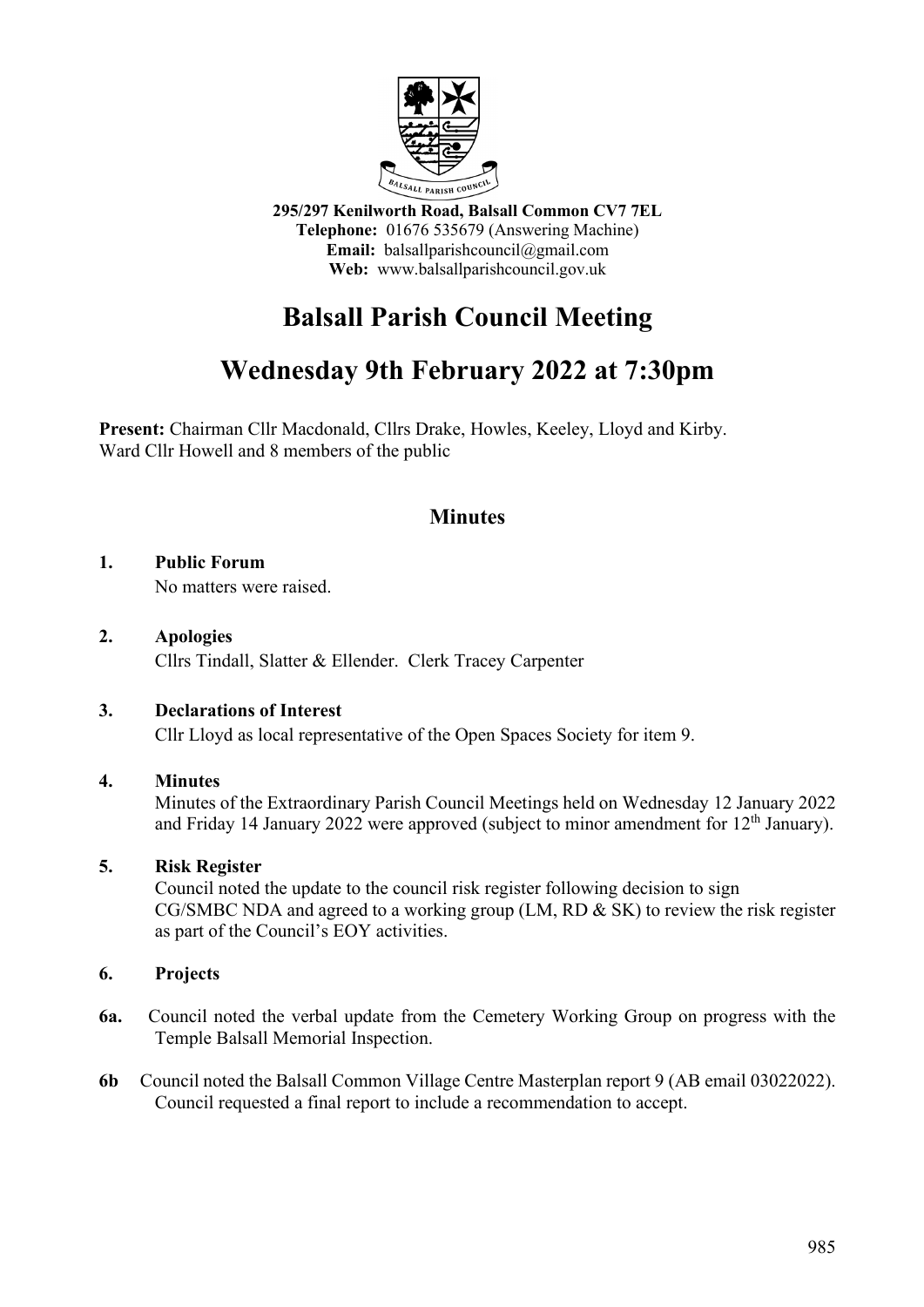- **6c** Council noted that the ARUP Masterplan report recommends a Heritage Trail circling Balsall Common, and that SMBC is keen to see this implemented by April 2022.
	- 1. Council supported providing a Heritage Trail, which will be funded by SMBC through an EU grant. (RL abstained)
	- 2. Council agreed to delegate project delivery in accordance with the specification/plan to the Balsall Common Centre Working Group's Heritage Project Group, and volunteers.
	- 3. Council agreed to meet and/or reimburse the costs of the materials from the SMBC EU grant on behalf of both Balsall and Berkswell Parish Councils.
	- 4. Council agreed to suspend the financial regulations requirements for competitive bids for materials, given the project deadlines, as suggested and permitted in the SMBC grant conditions.
	- 5. Council authorised the Clerk to make all purchases for the project up to the limit of the grant, excluding VAT, and to subsequently reclaim the VAT from HM government.
	- 6. Council thanked the Heritage Trail Working Group for their good work.
- **7.** Council received verbal updates on meetings with external organisations:

**7a** Meeting with Solihull Strategic lead for Cultural on 1 February 2022 (LM). SMBC are keen to use the Commonwealth Games to encourage tourism by running a cultural festival (from March/April for c6 months) and want to publicise events. Council agreed to check local events are included.

**7b** Meeting with Solihull Highways 2 February 2022 (LM). This included the provision of average speed cameras and a new pedestrian crossing on the Kenilworth Rd as well as the introduction of a 20mph limit in the village centre.

**7c** Meeting with HS2/BBV on 3 February 2022 (RD email 4022022) to discuss their intention to resubmit a revised Schedule 17 application to use the Kenilworth Road, Kelsey/Waste lanes for up to 400 LGVs daily based on making safety improvements.

- **8.** Council agreed that the council should show support for the Commonwealth Games by using the official colours (CG or Birmingham Games) for our summer bedding in the planters (https://thecgf.com/sites/default/files/2018- 03/CGF Brand Standards Manual 2008.pdf)
- **9.** Council deferred the proposal a Public Rights of Way Working Group. Two councillors are on the PRoW training and are to consider the need and prepare a briefing paper and Terms of Reference for a future PC meeting (RL, MK).
- **10.** Council approved cutting down the alder trees in Willow Park adjacent to no 41 and replacing with 2 alternative trees of suitable species.

#### **11. Accounts**

- **11a** Council approved subscribing to Adobe Acrobat, payable via the Multipay card.
- **11b** Council noted the payments approved in January were made.
- **11c** Council approved the payments below: